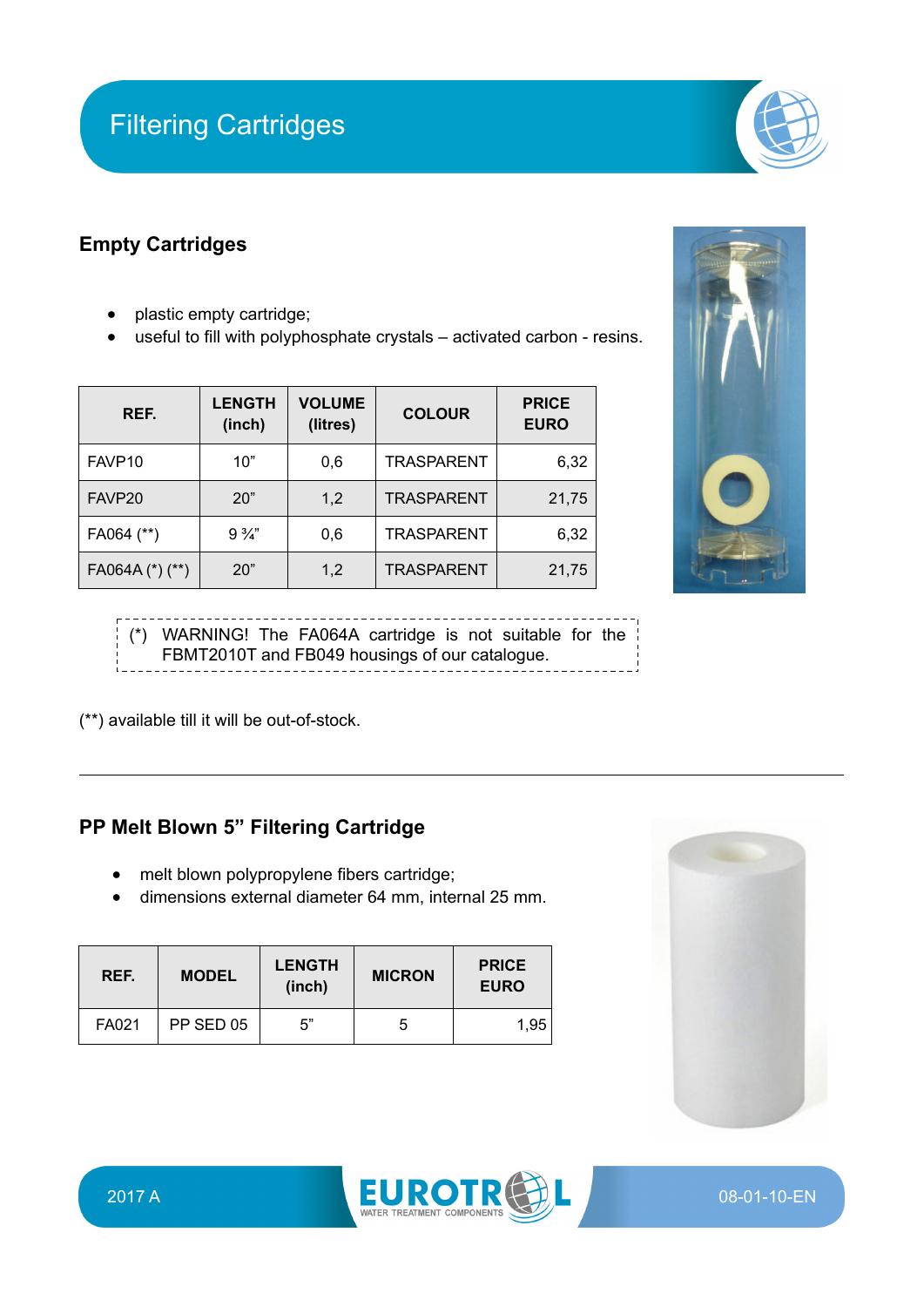## BG Plastic BIG Filter Housings

- Made in European Union (Italy);
- Suitable for 4 ½" diameter DOE high flow cartridges;
- Fixable head;
- Material in PP;
- O-ring in EPDM;
- Max operating pressure 8,3 bar;
- Temperature  $4 \div 45^{\circ}$ C;
- IN/OUT connections BSPP;
- D.M. n.174/2004 compliant about materials suitable for contact with water for human consumption;
- D.M. n.25/2012 compliant about technical provisions for equipment intended for water treatment for human consumption;
- In compliance with the sanitary certification ACS (France);
- With plastic wrench (ref. FBBGR11).

NOTE: a set pressure gauge installation is recommended.

| REF.             | <b>MODEL</b>   | <b>CARTRIDGE</b><br><b>LENGTH</b><br>(inch) | <b>IN/OUT</b><br><b>CONNECTIONS</b><br>(inch) | <b>HEAD</b><br><b>DIMENSION</b><br>(mm) | <b>TOTAL</b><br><b>LENGTH</b><br>(mm) | <b>PRICE</b><br><b>EURO</b> |
|------------------|----------------|---------------------------------------------|-----------------------------------------------|-----------------------------------------|---------------------------------------|-----------------------------|
| <b>FBBG1010B</b> | <b>BG 1010</b> | 10"                                         | 1"F                                           | 190                                     | 360                                   | 45,49                       |
| <b>FBBG1015B</b> | <b>BG 1015</b> | 10"                                         | 1 $\frac{1}{2}$ F                             | 190                                     | 360                                   | 49,80                       |
| <b>FBBG2010B</b> | BG 2010        | 20"                                         | 1"F                                           | 190                                     | 617                                   | 70,40                       |
| <b>FBBG2015B</b> | BG 2015        | 20"                                         | 1 $\frac{1}{2}$ F                             | 190                                     | 617                                   | 74,70                       |

| REF. | <b>DESCRIPTION</b>                              | <b>PRICE EURO</b> |
|------|-------------------------------------------------|-------------------|
|      | FBBGR11   PLASTIC WRENCH FOR BG FILTER HOUSINGS | 4.62              |

### **Cartridges to coupling**

- BIG PP microfiber filtering cartridges, see 08-01-03-EN data sheet;
- BIG CARBON BLOCK filtering cartridges see 08-01-05-EN data sheet.

| REF.    | <b>DESCRIPTION</b>                                                | <b>PRICE</b><br><b>EURO</b> |
|---------|-------------------------------------------------------------------|-----------------------------|
| FBBGR21 | MOUNTING BRACKET FOR BG FILTER HOUSINGS, WITH SCREWS              | 28.73                       |
| FBBGR31 | 1" BSPP NIPPLES WITH O-RINGS (PAIR) FOR BG AND MT FILTER HOUSINGS | 12,37                       |





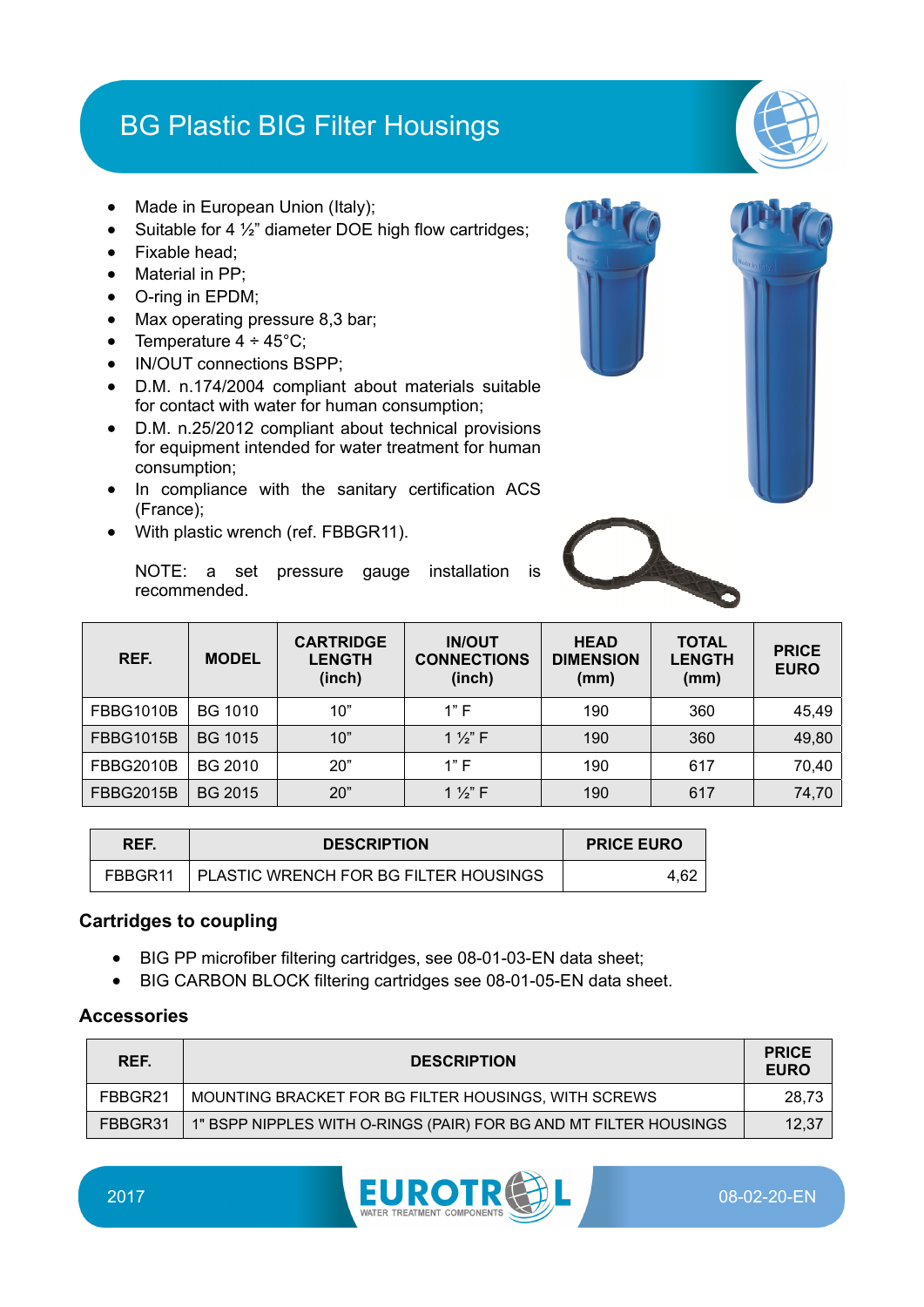## MT Three Pieces Filter Housings

- Made in European Union (Italy);
- Three pieces filter housings for standard filtering cartridges external diameter max 64 mm, length 10" or 20";
- Fixable head and nut in material PP reinforced blue colour;
- Sump in PET clear;
- O-ring in EPDM;
- IN/OUT connections BSPP  $F \frac{3}{4}$ " or 1", with brass inserts;
- With air valve:
- Max operating pressure 8 bar;
- Temperature  $4 \div 45^{\circ}$ C;
- D.M. n.174/2004 compliant about materials suitable for contact with water for human consumption;
- D.M. n.25/2012 compliant about technical provisions for equipment intended for water treatment for human consumption;
- In compliance with the sanitary certification ACS (France).

(\*) WARNING! The FA064A cartridge of our catalogue is not suitable for this housing.

| REF.             | <b>MODEL</b>   | <b>CARTRIDGE</b><br><b>LENGTH</b><br>(inch) | CONNECTIONS<br>(inch) | <b>HEAD</b><br><b>DIMENSION</b><br>(mm) | <b>TOTAL</b><br><b>LENGTH</b><br>(mm) | <b>PRICE</b><br><b>EURO</b> |
|------------------|----------------|---------------------------------------------|-----------------------|-----------------------------------------|---------------------------------------|-----------------------------|
| <b>FBMT1007T</b> | MT1007T        | 10"                                         | $\frac{3}{4}$         | 133                                     | 315                                   | 19,19                       |
| <b>FBMT1010T</b> | <b>MT1010T</b> | 10"                                         | 1"                    | 145                                     | 321                                   | 19,85                       |
| FBMT2010T (*)    | MT2010T        | 20"                                         | 1"                    | 145                                     | 577                                   | 49,64                       |

| REF.    | <b>DESCRIPTION</b>                                                  | <b>PRICE</b><br><b>EURO</b> |
|---------|---------------------------------------------------------------------|-----------------------------|
| FBMTR11 | PLASTIC WRENCH FOR MT FILTER HOUSINGS                               | 2,29                        |
| FBMTR41 | 10" DIFFUSER TUBE FOR MT FILTER HOUSINGS                            | 2,84                        |
| FBMDR21 | MOUNTING BRACKET FOR MD AND MT FILTER HOUSINGS                      | 1.58                        |
| FBMDR31 | 3/4" BSPP PLASTIC NIPPLE W/ O-RINGS FOR MD, MM & MT FILTER HOUSINGS | 0,90                        |
| FBBGR31 | 1" BSPP NIPPLES WITH O-RINGS (PAIR) FOR BG & MT FILTER HOUSINGS     | 12,37                       |



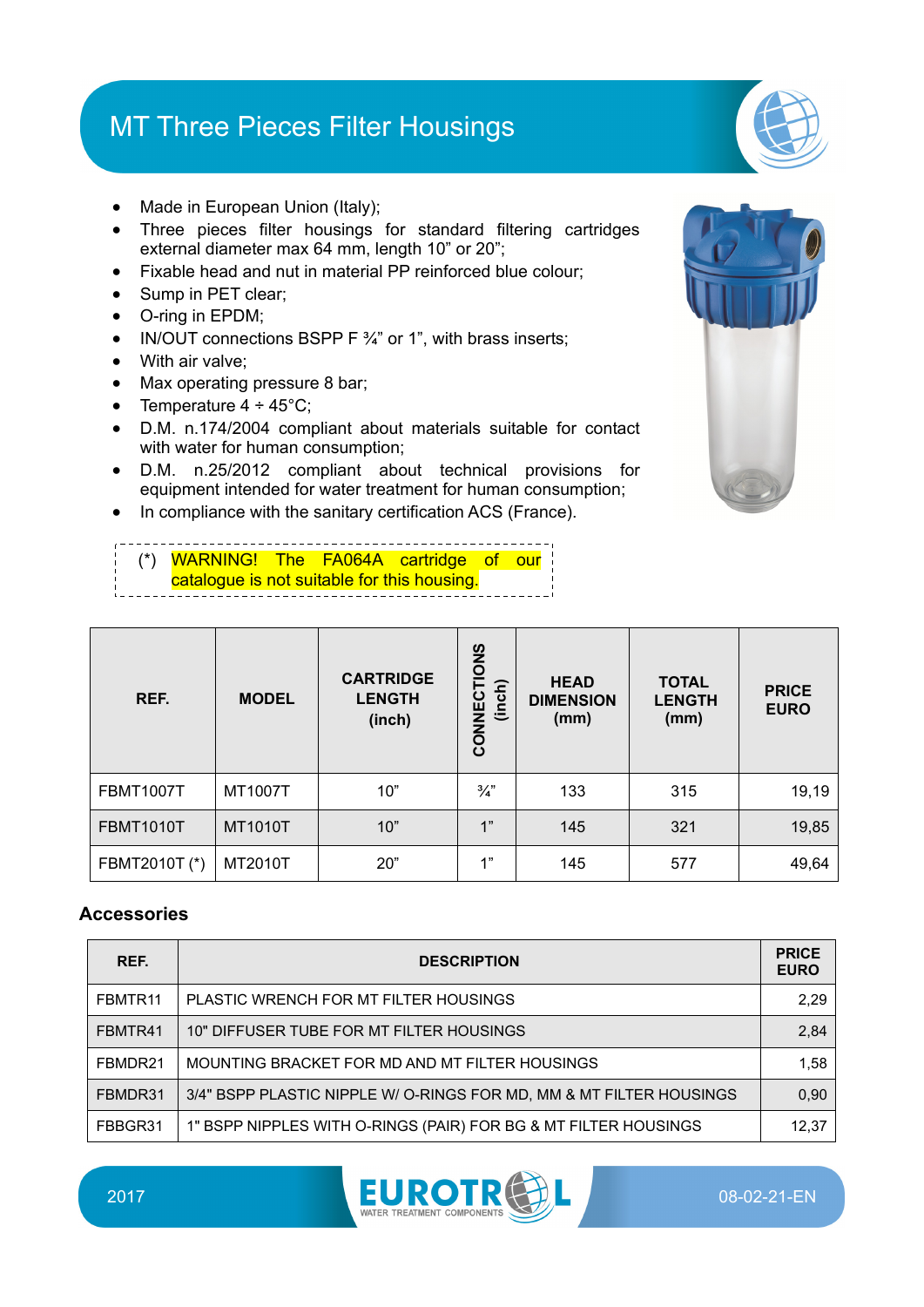## MD Two Pieces Filter Housings



- Made in European Union (Italy);
- Two pieces filter housings for standard filtering cartridges external diameter max 64 mm, length 10" or 20";
- Fixable head and nut in material PP reinforced blue colour;
- Sump in PET clear;
- O-ring in EPDM;
- IN/OUT connections  $\frac{3}{4}$ " BSPP F;
- With air valve:
- Max operating pressure 8 bar;
- Temperature  $4 \div 45^{\circ}$ C;
- D.M. n.174/2004 compliant about materials suitable for contact with water for human consumption;
- D.M. n.25/2012 compliant about technical provisions for equipment intended for water treatment for human consumption;
- In compliance with the sanitary certification ACS (France).

| REF.             | <b>MODEL</b> | <b>CARTRIDGE</b><br><b>LENGTH</b><br>(inch) | <b>SUMP</b><br><b>MATERIAL</b><br><b>AND COLOUR</b> | <b>HEAD</b><br><b>DIMENSION</b><br>(mm) | <b>TOTAL</b><br><b>LENGTH</b><br>(mm) | <b>PRICE</b><br><b>EURO</b> |
|------------------|--------------|---------------------------------------------|-----------------------------------------------------|-----------------------------------------|---------------------------------------|-----------------------------|
| FBMD1007T        | 1010T        | 10"                                         | Clear                                               | 122                                     | 325                                   | 18,38                       |
| FBMD1007B        | 1010B        | 10"                                         | <b>Blue</b>                                         | 122                                     | 325                                   | 16,39                       |
| <b>FBMD2007T</b> | 2010T        | 20"                                         | Clear                                               | 122                                     | 577                                   | 57,36                       |
| <b>FBMD2007B</b> | 2010B        | 20"                                         | <b>Blue</b>                                         | 122                                     | 577                                   | 43,60                       |

| REF.    | <b>DESCRIPTION</b>                                                  | <b>PRICE</b><br><b>EURO</b> |
|---------|---------------------------------------------------------------------|-----------------------------|
| FBMDR11 | PLASTIC WRENCH FOR MD FILTER HOUSINGS                               | 1,26                        |
| FBMDR21 | MOUNTING BRACKET FOR MD AND MT FILTER HOUSINGS                      | 1,58                        |
| FBMDR31 | 3/4" BSPP PLASTIC NIPPLE W/ O-RINGS FOR MD, MM & MT FILTER HOUSINGS | 0.90                        |